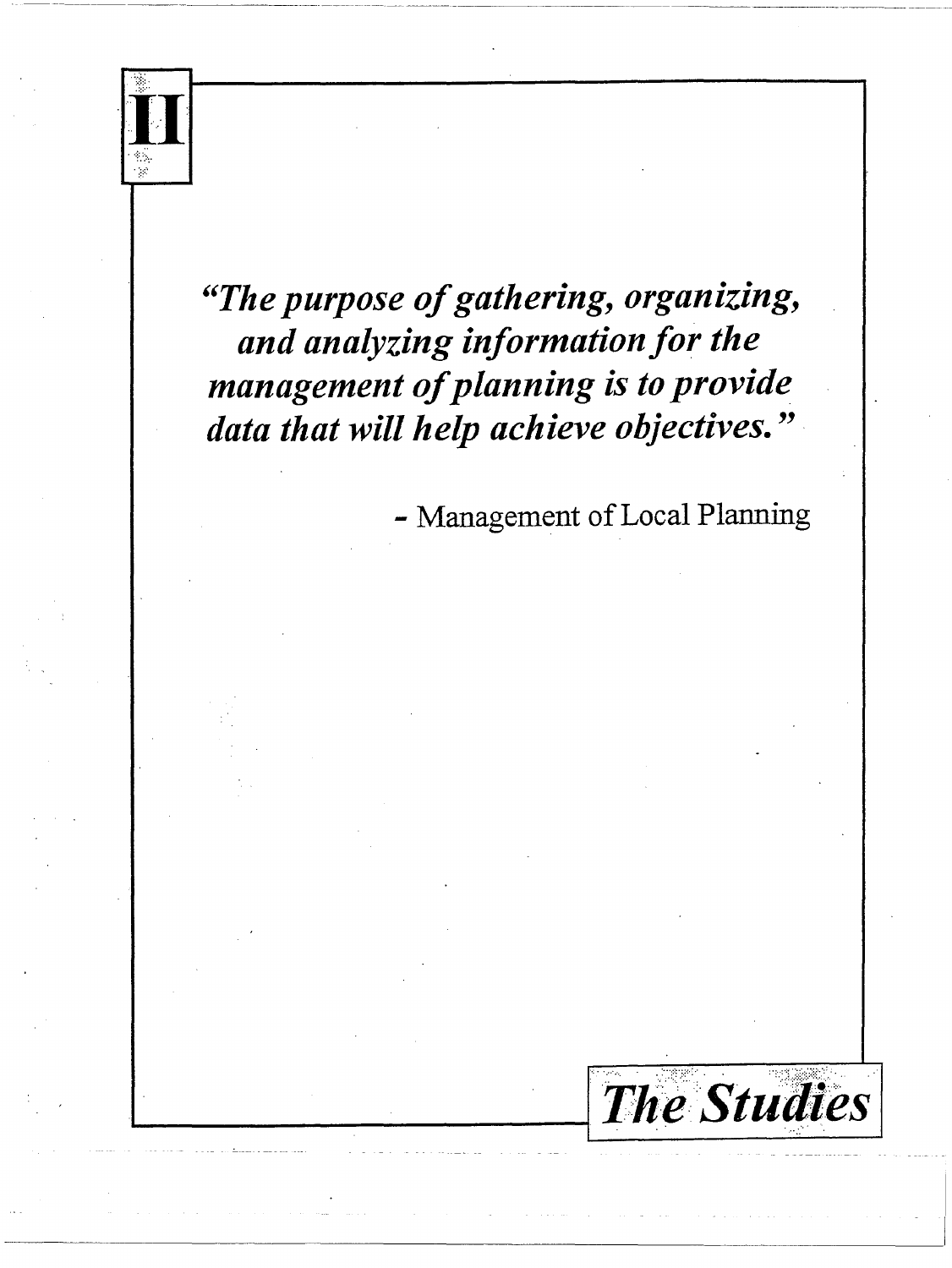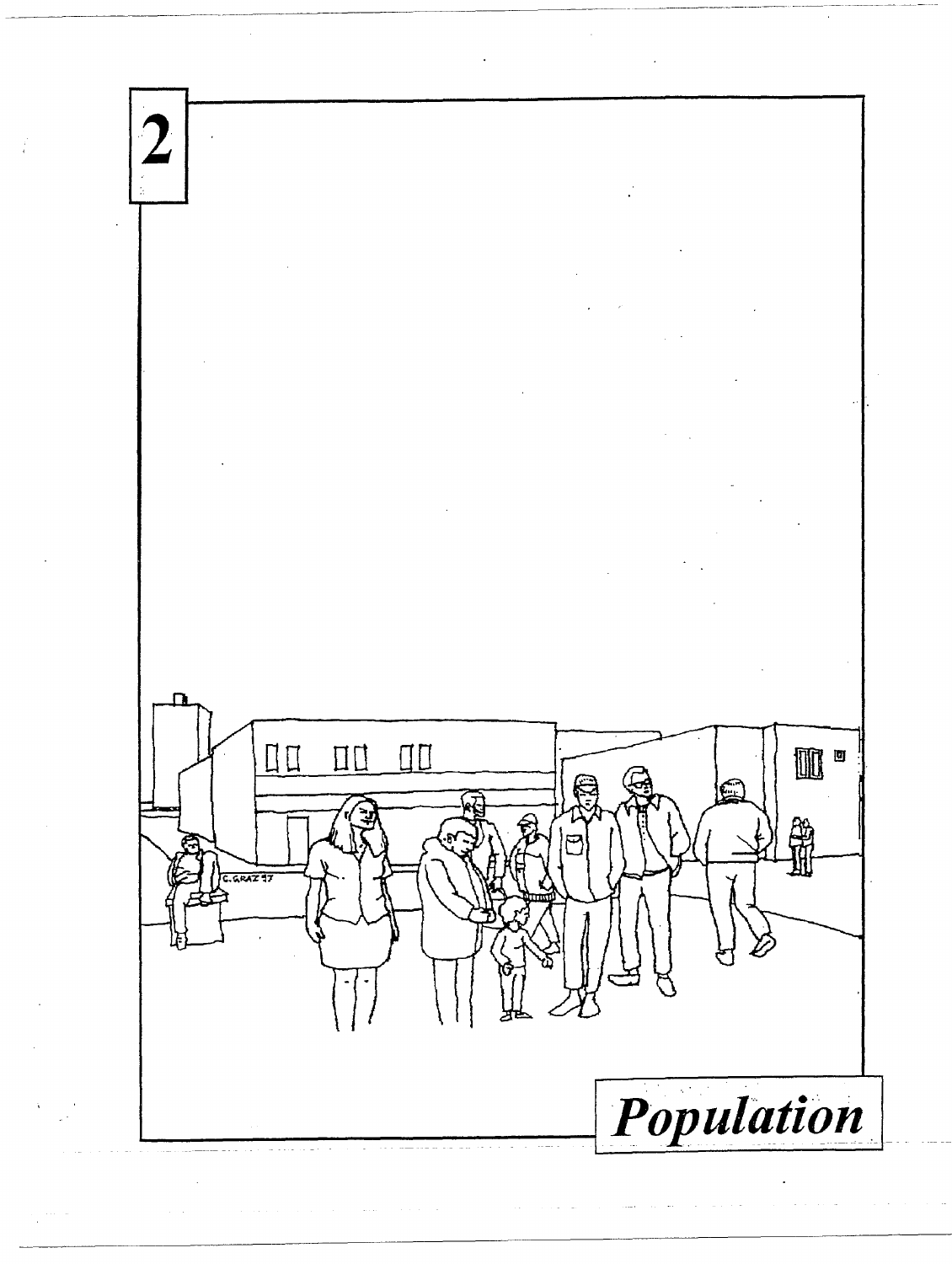**2008 COMPREHENSIVE PLAN ANNUAL REVIEW - FINAL** 

# CHAPTER 2 - POPULATION

 $\bigcup$ 

BY THE ST. MARYS PLANNING COMMISSION

| Inittal Submission: | DECEMBER 2, 2008 |
|---------------------|------------------|
| Final Submission:   | MARCH, 16, 2009  |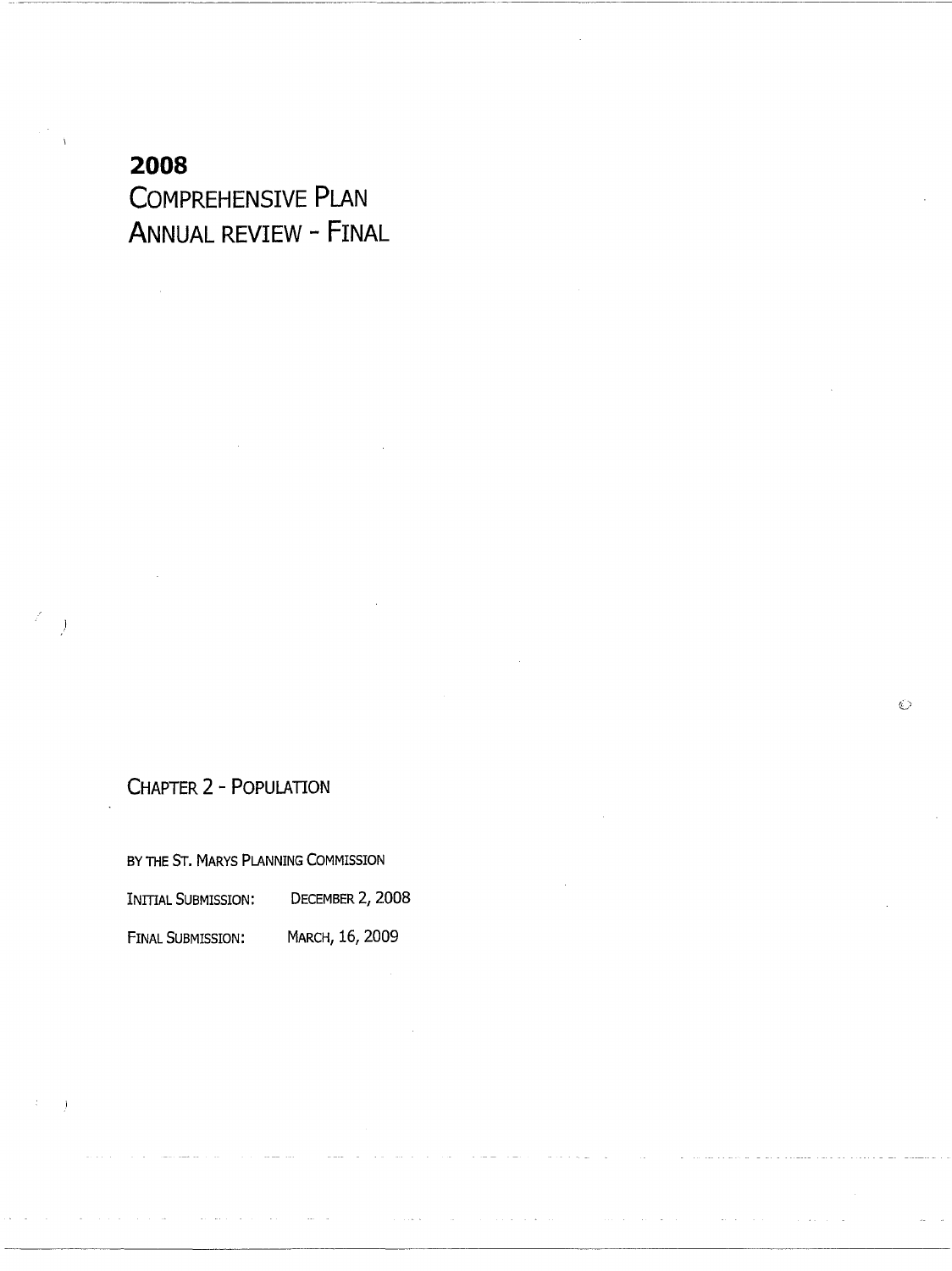### **INTRODUCTION**

Understanding population is essential in planning for the future of St. Marys. Analyses of population trends and characteristics for St. Marys, Pottawatomie County, and the State of Kansas provides City Commissioners and residents with information to assist them during the decision-making process. The study of population is especially important when determining the need for changes in infrastructure and land uses necessary to meet the needs of current and future residents. Therefore, this chapter provides the foundation for the consideration of changes in population and their affect upon St. Marys in this Comprehensive Plan Update.

The study of population and its characteristics begins by examining historic trends and growth rates of the community and its planning area (the city and its extra-territorial zone) to provide insight into what has occurred in St. Marys during the past century. A better understanding can be acquired by comparing St. Marys' historic trends with those of the county and the state. Further, other communities in close proximity or in similar strategic locations are used for comparative studies. The cities include Rossville, Wamego, Solomon, Elkhart City, and Medicine Lodge.

Another element includes a discussion of the population characteristics. This includes identification of the median age, age composition, and other general characteristics.

The final element is an examination of the city's population trend as well as population projections. The chapter concludes with recommendations for city improvements to meet the needs of St. Marys' current and future residents.

The St. Marys planning area consists of the city and its extraterritorial zone, which is the unincorporated area around the city as defined in Ordinance No's. 880 and 1014 from 1987and 1993.

Page 2 of 14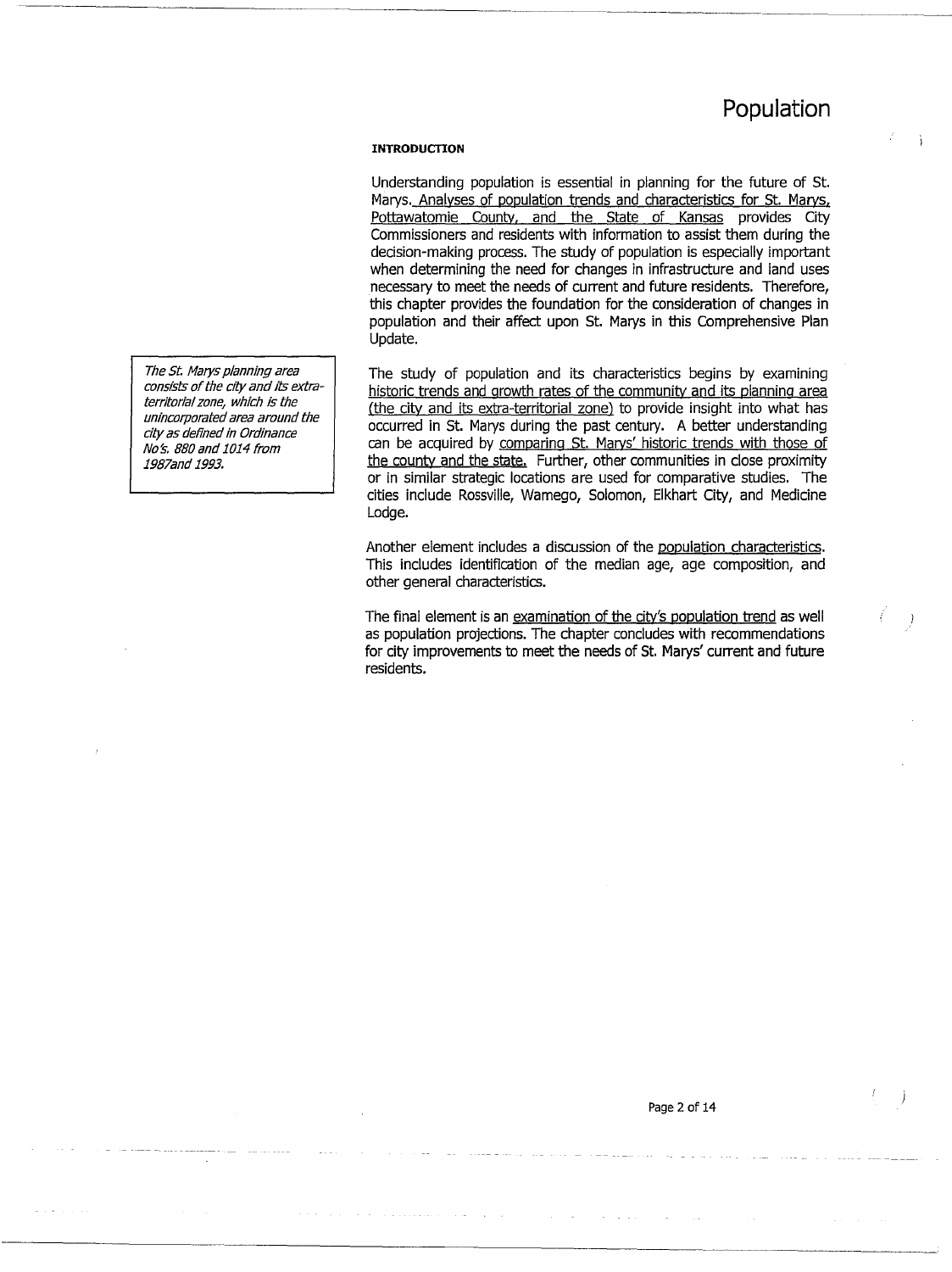### **Historic Population Trends**

 $\overline{\phantom{a}}$ 

-1

Population trends during the past 90 years have fluctuated between extreme gains and minor losses. Overall, the population increases by 801 residents between 1910 and 2000, as shown in Chart 2-1. From 1910 to 1940, the population declines by 265 residents, with the greatest loss occurring during the Great Depression of the 1930s. However, St. Marys experienced an increase in population during the next 20 years, as the 1960 census indicates 377 more residents than in 1940. There was a small decline in population from 1960 to 1970, but since 1970 the population increases by 764 residents to its Year 2000 total of 2198.

Chart 2-1 Historic Population Trend



St. Marys in the year 2000 accounts for 12% of the total population of Pottawatomie County, KS.

The Population of

#### **Source: US Census Data**

#### **Macro Historical Comparisons**

The fluctuations in St. Marys' trends are not typical of trends in the surrounding areas, as shown in Chart 2-2. St. Marys population, between 1910 and 1960 increases overall by 7% while during the same period Pottawatomie County's population decreases by 47%. However, from 1960 to 2000 St. Marys population only increased by 31% while the County Population increased by 34%. Most noted in this analysis is a macro comparison of the County and St. Marys Population from 1910 to 2000. Overall, the County has only grown by 4% while St. Marys has grown 36%.

Previous Comprehensive Plans for St. Marys have attributed the decline in population in the County to trends associated with declining farms and rural areas. However, no explanation has been attributed as to how St. Marys has not only maintained it population but has grown at an astounding rate over the last 90 years.

### Page 3 of 14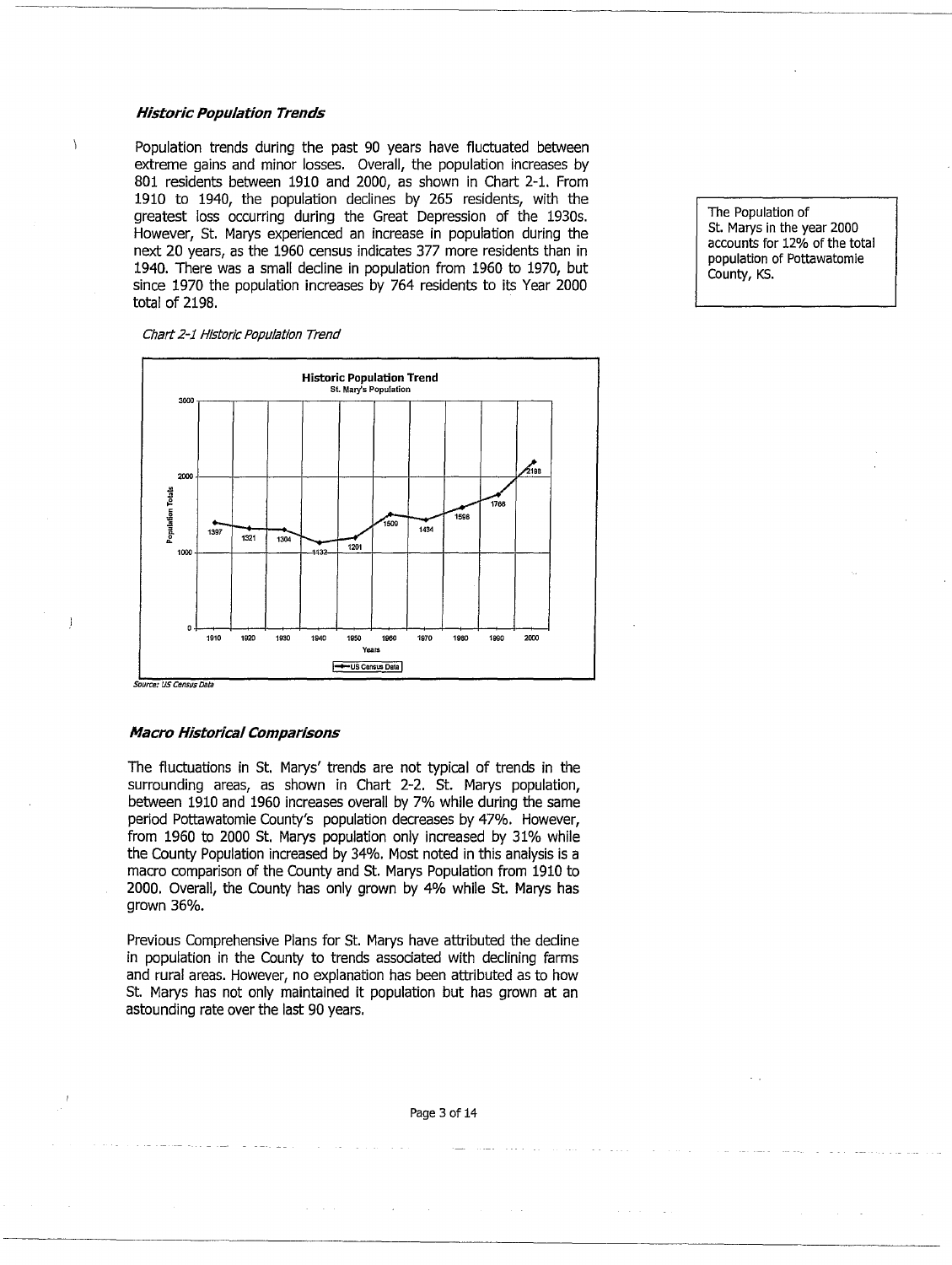### Chart 2-2 Macro Historical Comparison



As of the 2000 Census data, Kansas has a total population of 2,688,418 people. In Chart 2-3 below, we compare the population of St. Marys, Pottawatomie County and the State. Using the same time periods from Chart 2-2, from 1910 to 1960, the State population grew 22% and from 1960 to 2000, its growth slowed to 19%. Overall, for the last 90 years, the State has grown 37%. Statistically, St. Marys has grown at the same rate as the State to date.

St. Marys was ranked the 112<sup>th</sup> largest City in Kansas in 2000.

Page 4 of 14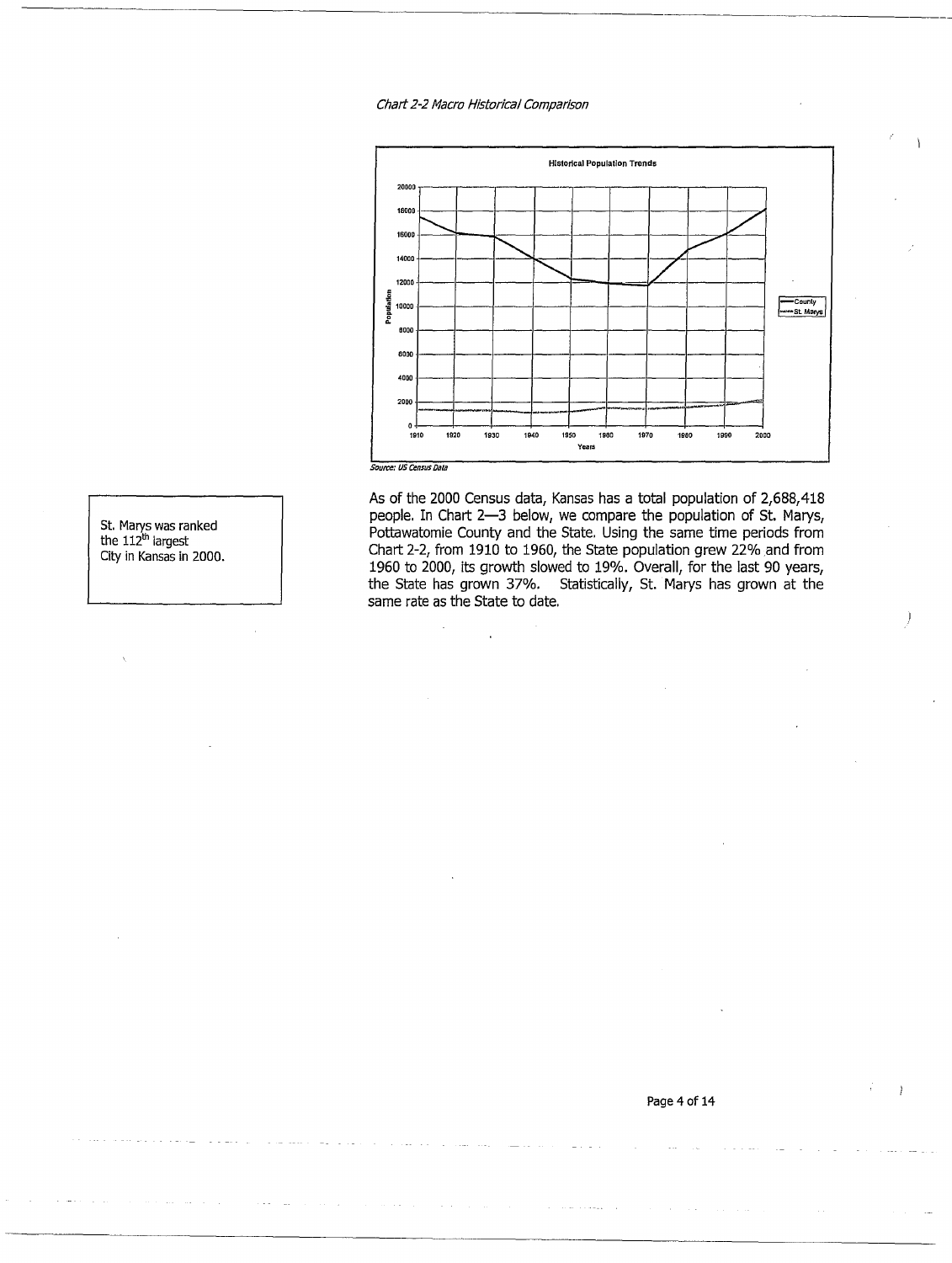### Chart 2-3 Macro Historical Comparison



Chart 2-4 Micro Historical Comparisons



In the 1997 Comprehensive Plan review, population data has been compared to Wamego and Rossville, communities along the Highway 24 corridor. However the demographics, economics, composition, characteristics, and nature of those communities do not allow for direct comparisons to St. Marys. For example, Wamego is over twice the size of St. Marys and Rossville is half the size of St. Marys. For historical reference they are included in the following chart, Chart 2 - 5. A more Page 5 of 14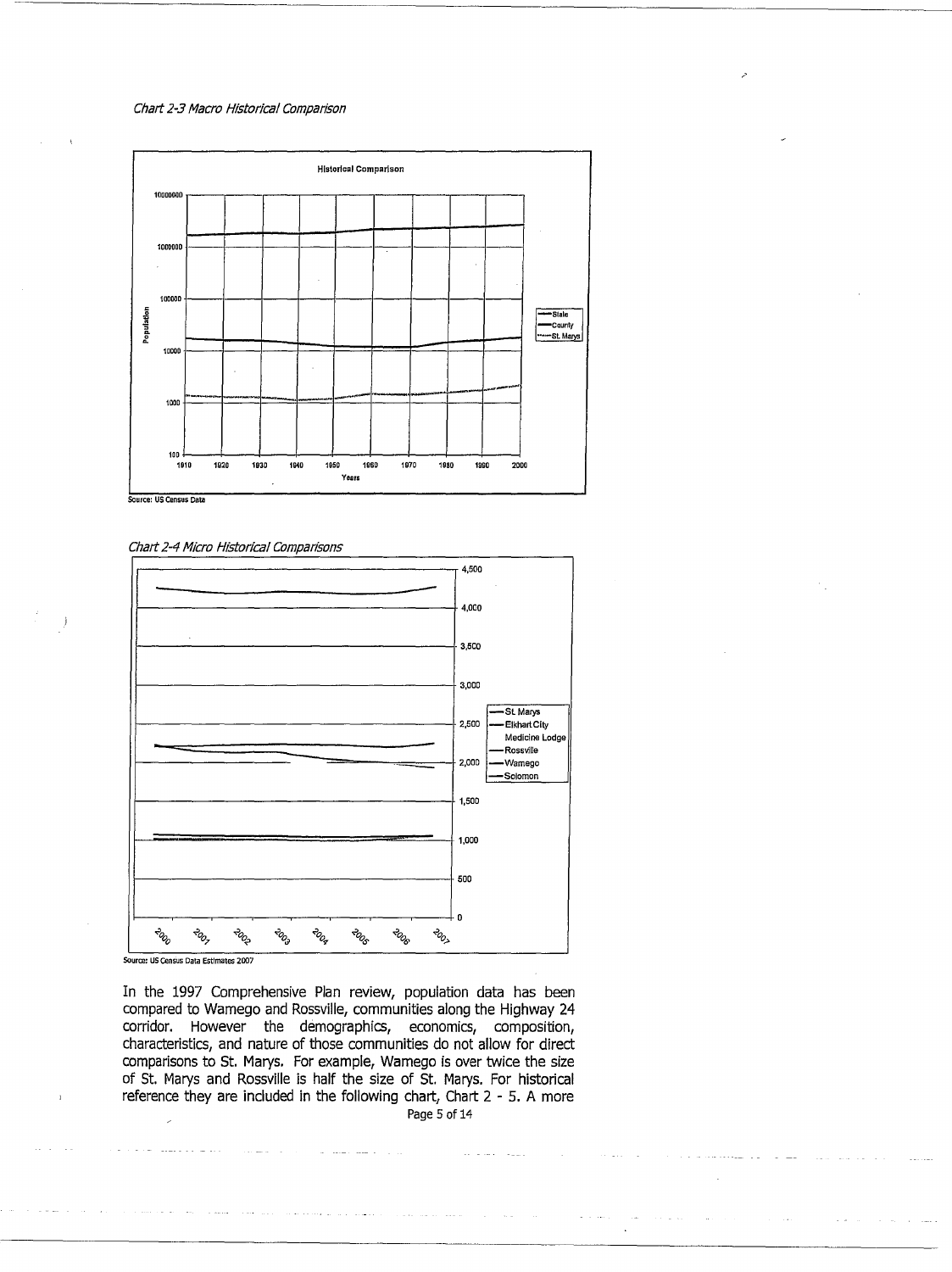accurate picture of the population change in St. Marys can be achieved by comparison to cities that have a similar characteristic; population. The following cities have been added: Medicine Lodge and Elkhart City.

According to the 2000 US Census Data for Kansas by place (Ranked by Population) St. Mary's is ranked 112<sup>th</sup> in the State with Elkhart City ranked at 111<sup>th</sup> and Medicine Lodge ranked at 113<sup>th</sup>. In the 1997 Comprehensive Plan review, Solomon City is used as a comparison in Chapter 3: Economics in the analysis of the median household income for St. Marys. For continuity, Solomon City is being added to the Population comparison. Solomon City is ranked 193<sup>rd</sup>.

Chart 2-4 demonstrates that over the past 8 years, St. Marys has maintained its population and grown by 1.7% whereas cities of similar size from 8 years ago have lost up to 15% of their population. In the Highway 24 corridor, Rossville is estimated to grow by 4.6% and Wamego by less than 1%, while Solomon is expected to lose almost 2% of its population.



#### Chart 2-5 Net Population Change

Data Set: 2007 Listed Alphabetically: April 1, 2000 to July 1, 2007

Supposition: Comparing St. Marys to cities of related population densities and land area, Elkhart City and Medicine Lodge, St, Marys unmistakably maintains and increases its population.

In geographic comparison along the Highway 24 corridor, Rossville, with 2 1/4 times the lesser land area, edges St. Marys out in overall anticipated growth, whereas Wamego, a city with a population two times the size of St. Marys and 50 % larger land area barely gains less than 1%.

Page 6 of 14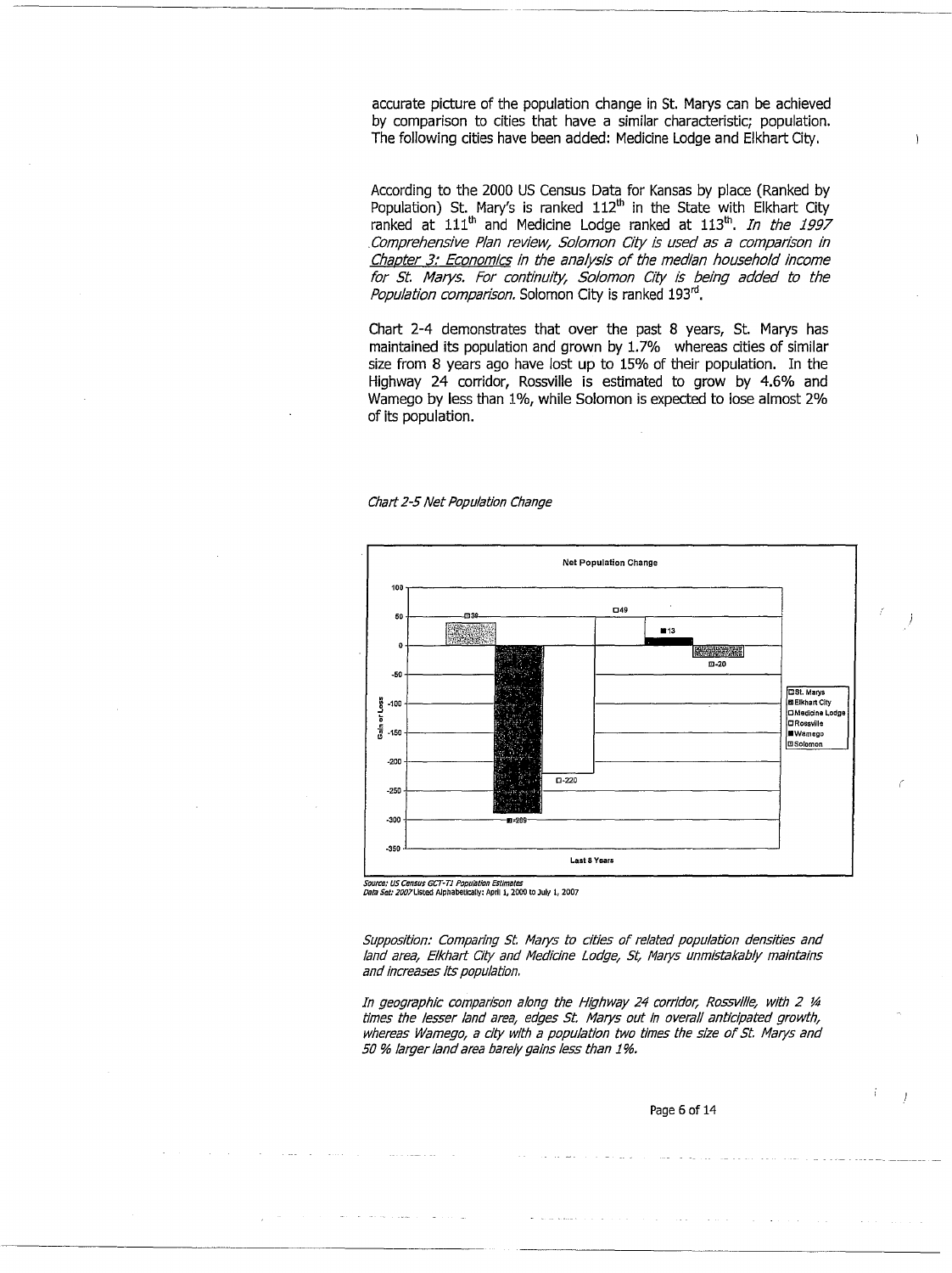St. Marys sits half way between Manhattan and Topeka in the Highway 24 corridor. It stands to reason that any gains from outgrowth of those two larger cities will Impinge on the closest cities to there respective borders first Ultimately, St. Marys would be the last to see any gains in population from a<br>geographic factor due to the Highway 24 corridor. If Rossville and to a lesser extent Wamego are now presenting signs of population density gains, St. Marys may have a slight increase in the coming years as well due to this geographic component

ĵ.

 $\left\{ \right\}$ 

 $\, \big)$ 

·---------- ---------- - - -----~--- ·---·-- --··-- -----------------~---

 $\mathcal{F}(\mathcal{G})$ 

In contrast, when St. Marys is compared to cities of analogous population and land area, (US Census: GCT-PH1-R) St Marys shows significant strength in its capacity to sustain and develop over the years while the comparatives are hemorrhaging.

Conclusion: St. Marys has a consistent steady performance record with regard to maintaining and increasing its overall population without including its geographic location. St Marys may see an additional increase in population density in the near future based solely upon geographic location.

 $\omega = \omega$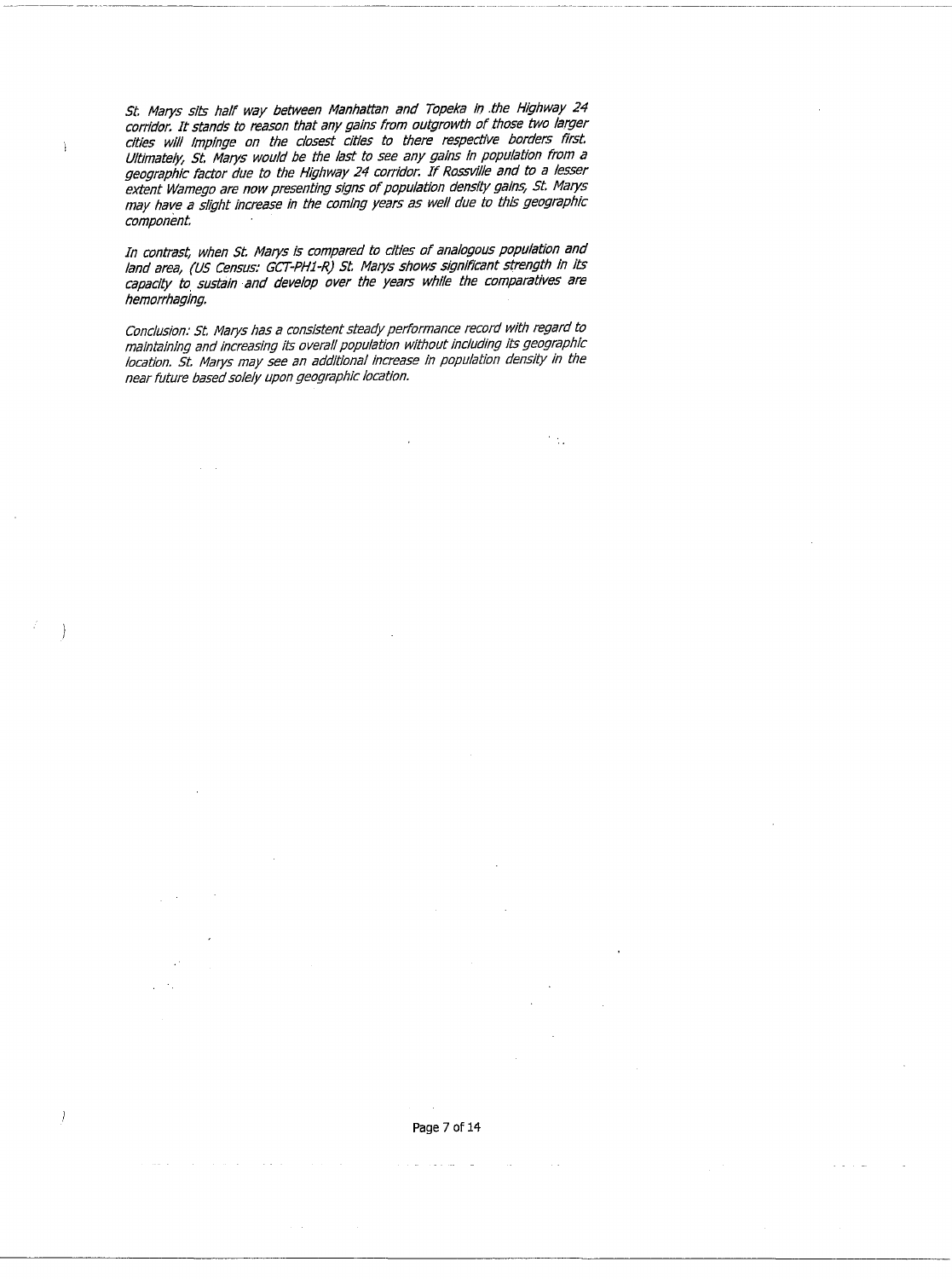### **Age Composition**

The composition of ages of a given population is critical to the overall analysis of growth, decline, or stagnation along with the general sense of survivability of a town. A method of studying the age of the population used in the 1997 Comprehensive Plan review was an analysis of the percentages of the active population (ages 20-64), youth population (19 and younger), and elderly population (65 and older). The assumption is that the active population usually plays a larger role, socially and economically, in support of both the youth and elderly populations. It is important to understand the extent to which the population is being supported by the active group.

Chart 2-6 shows the percentages of persons in the youth, active and elderly age groups for Pottawatomie County, St. Marys, and the State. In 2000, 32 percent of the citizens of Pottawatomie County were under the age of 19 compared to 29.7 percent for the State. Meanwhile, St. Marys expands with over 35 percent 19 and under.



Chart 2-6 Age Composition Comparison

Source: US Census Data

St. Marys' figure of over 35 percent is much higher than both the county and the state. Thus, St. Marys has a large youth population, a fact that must be an important consideration when considering land use, planning, services, and infrastructure.

In regard to the elderly population, approximately 13 percent of Pottawatomie County's population was over age 65 in 2000. This figure is down 2% since 1990. The state's population also shows a similar percentage of elderly. Nearly 15 percent of St. Marys' population is 65 or above; therefore, city officials should consider this fact in formulating policies and in taking actions that would adversely impact senior citizens, or would improve the quality of life or senior citizens.

In the 20 to 64 age group, defined above as the active group that assumes a level of support for the youth and elderly groups, we see that

Page 8 of 14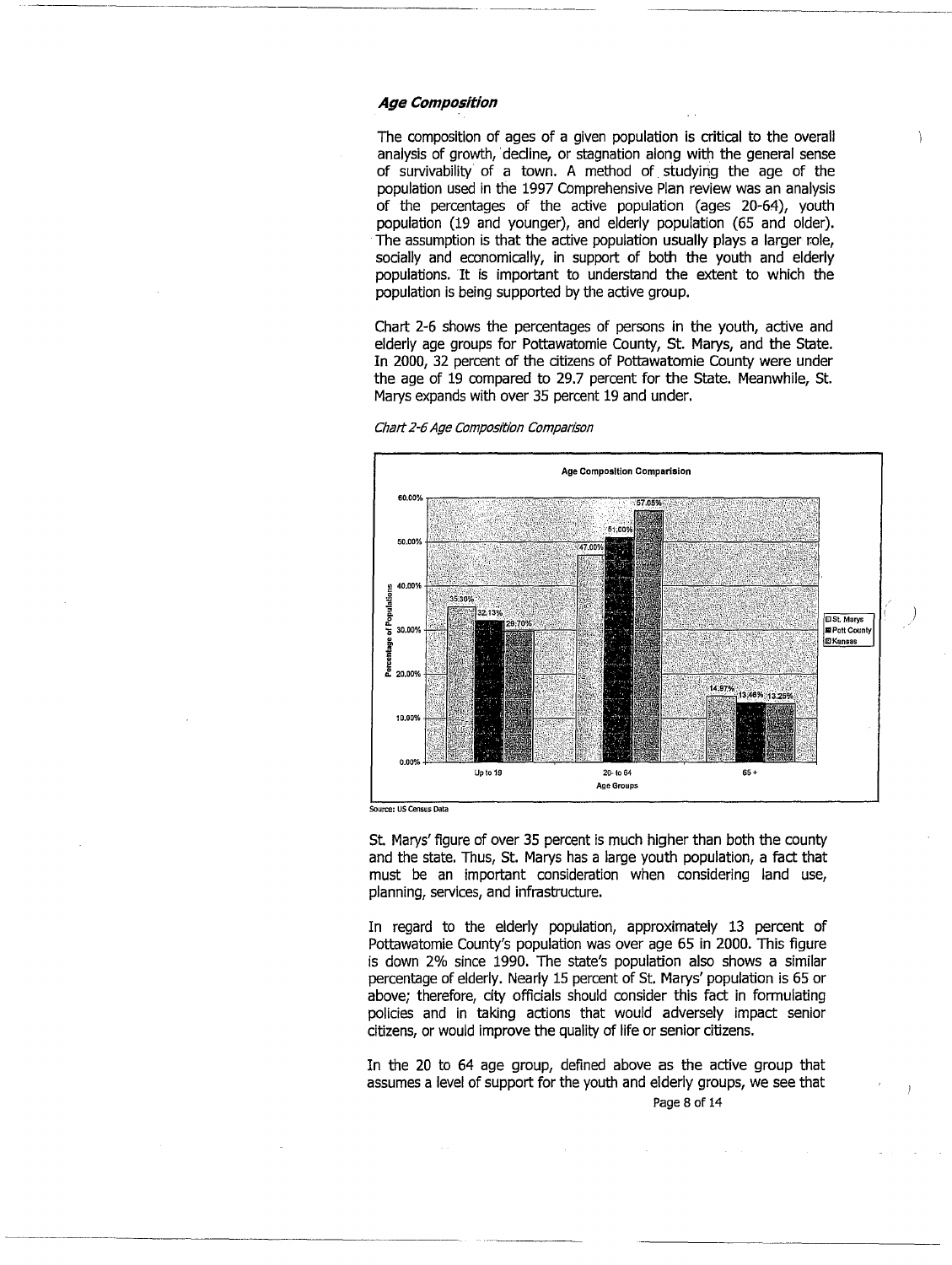St. Marys lags behind the County and State by significant margins. Only 47% of the population of St. Marys is in this "active" group in dissimilarity to the County at 51 % and the State at 57.05%.

### Supposition:

Ï

 $\lambda$ 

St. Marys has the highest percentage of population of people (19 and under) in the ''youth" population in comparison to the County and the State.

The "elderly" group (65 +) in St. Marys is 14.97% of the overall population. This is the largest percentage of population of the three comparisons above.

The "Active" group in St. Marys (20 to 64) supports the highest percentage of population of young people and elderly compared to the County and the State.

The "Active" group in St. Marys is a significantly smaller percentage of the overall population compared to the County and the State.

#### Conclusion:

Based upon the assumption above, a member of the "Active" group in St. Marys supports a greater percentage of the overall population than that of a member of the same group in the County or State.

Page 9 of 14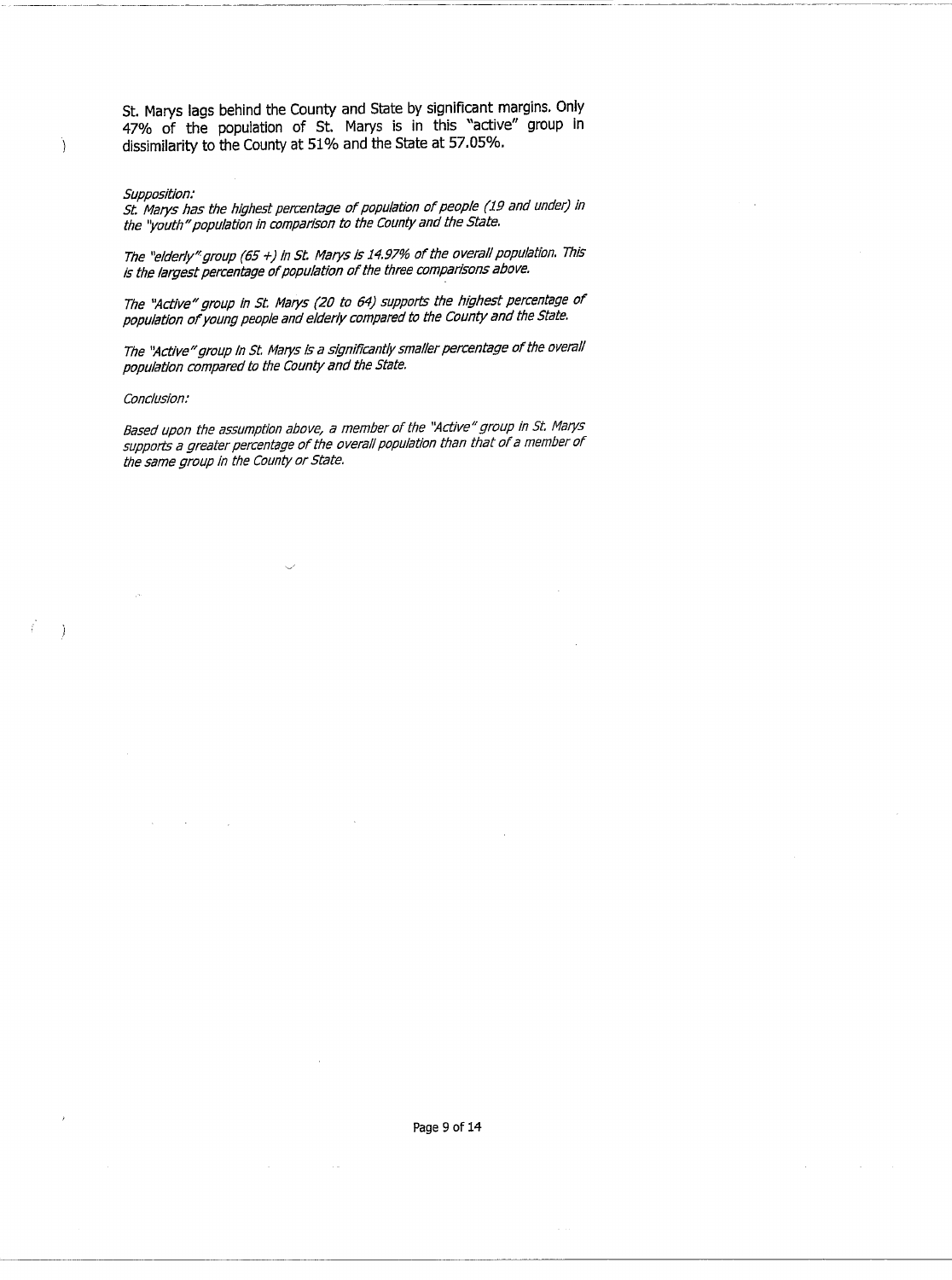The median age is the age at which half the population is older and half is younger. That is, the figure represents a "middle" age, not an average age.

### **Median Age**

Median age is a key indicator of the vitality of a population. It is a calculated figure that represents the "middle," not average, age of the population; that is, 1/2 of the population is older than the median age and half is younger than the median age. A historic study of median age can reveal trends in the aging characteristics of a population.

----·- -----·- ------

The median ages for Pottawatomie County and the State in 1990 were 32.8. The median age for St. Marys in 1990 was 33.1. This shows a slightly older age trend in St. Marys although overall a reasonably young ·population.



Chart 2-7 Median Age Comparison

Source: us Census, General Demographic Charactenstlcs: 2000

Over the last 10 years the tide has turned in St. Marys. An evaluation of St. Marys and neighboring towns, Pottawatomie County, and the State demonstrate St. Marys to have the youngest median age of the given populations. The median age of St. Marys has declined by 1.9% while the county and State have aged by 3.1% and 2.4%

For further scrutiny, Chart 2-8 breaks down the population of St. Marys by age groups.

 $\Big\}$ 

Ì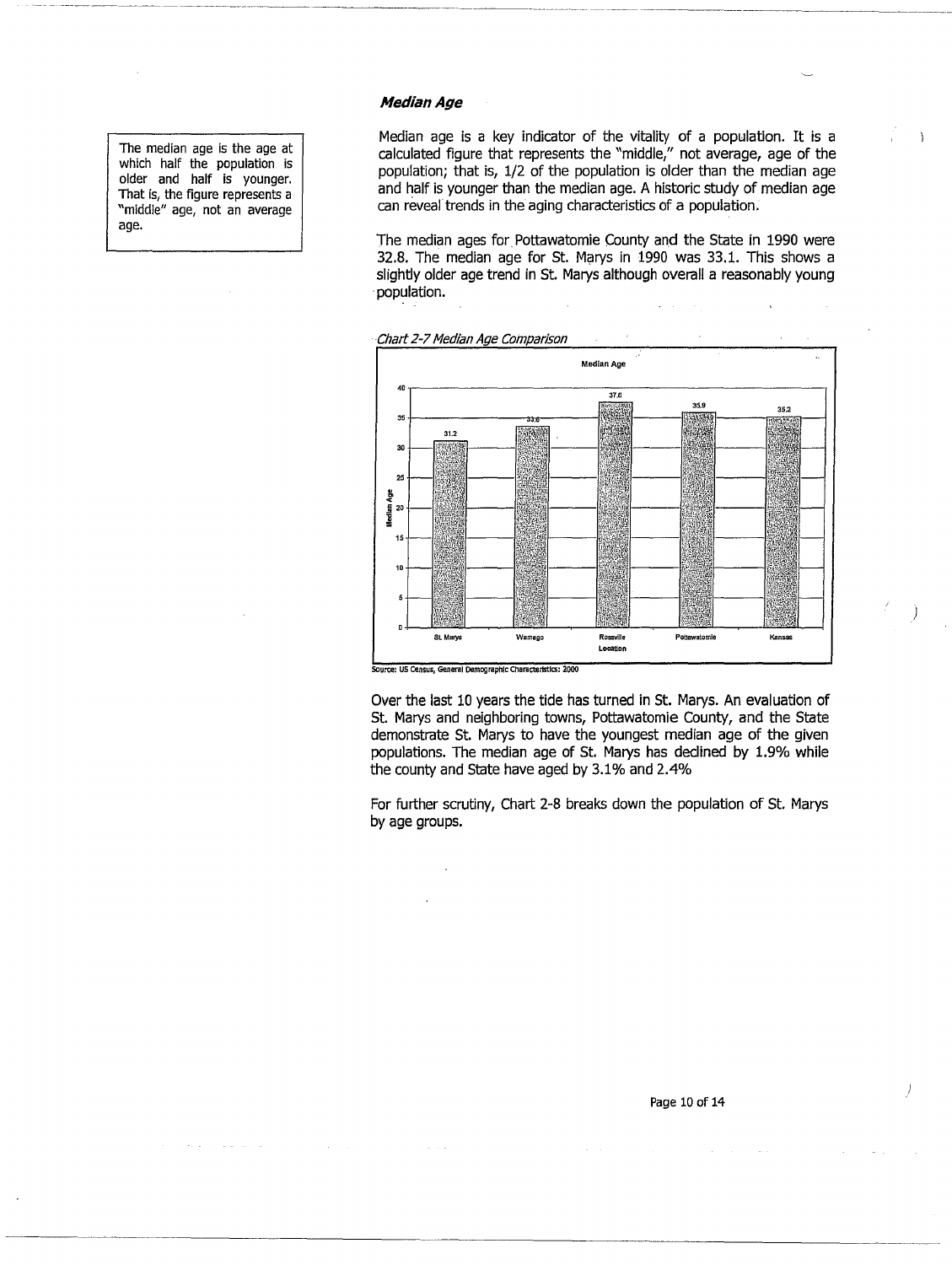#### Chart 2-8 population by Age Comparison



Source: US Census, General Demographic Characteristics: 2000

Although the data in Chart 2-8 is now 8 years old, it does give a snapshot of the composition of the city at that time. During discussion in the Planning Commission work session, it was concluded that the data is still relative to the general makeup of the current population given school enrollments numbers, voter registration information, and housing data.

Supposition: The 2000 census median age in St. Marys has dropped to 31.2 years of age from 33.1 in 1990.

Given Chart 2-8 above, the population age group supports the determination of an overall younger population in St. Marys. Additionally, over time we can see larger numbers of the population moving into the "Active" group, as previously defined. We also see a large group of children under the age of 14 in Chart 2-8. This is supported by the birth rates being higher in St. Marys, over 47% versus the County at 17% and the State 14.8%. (KDHE Statistics & local birth information)

Conclusion: The population of St. Marys is younger and has an overall higher birth rate than the County and the State. All things being equal, St. Marys can expect to continue to maintain its population and see continued overall growth from within,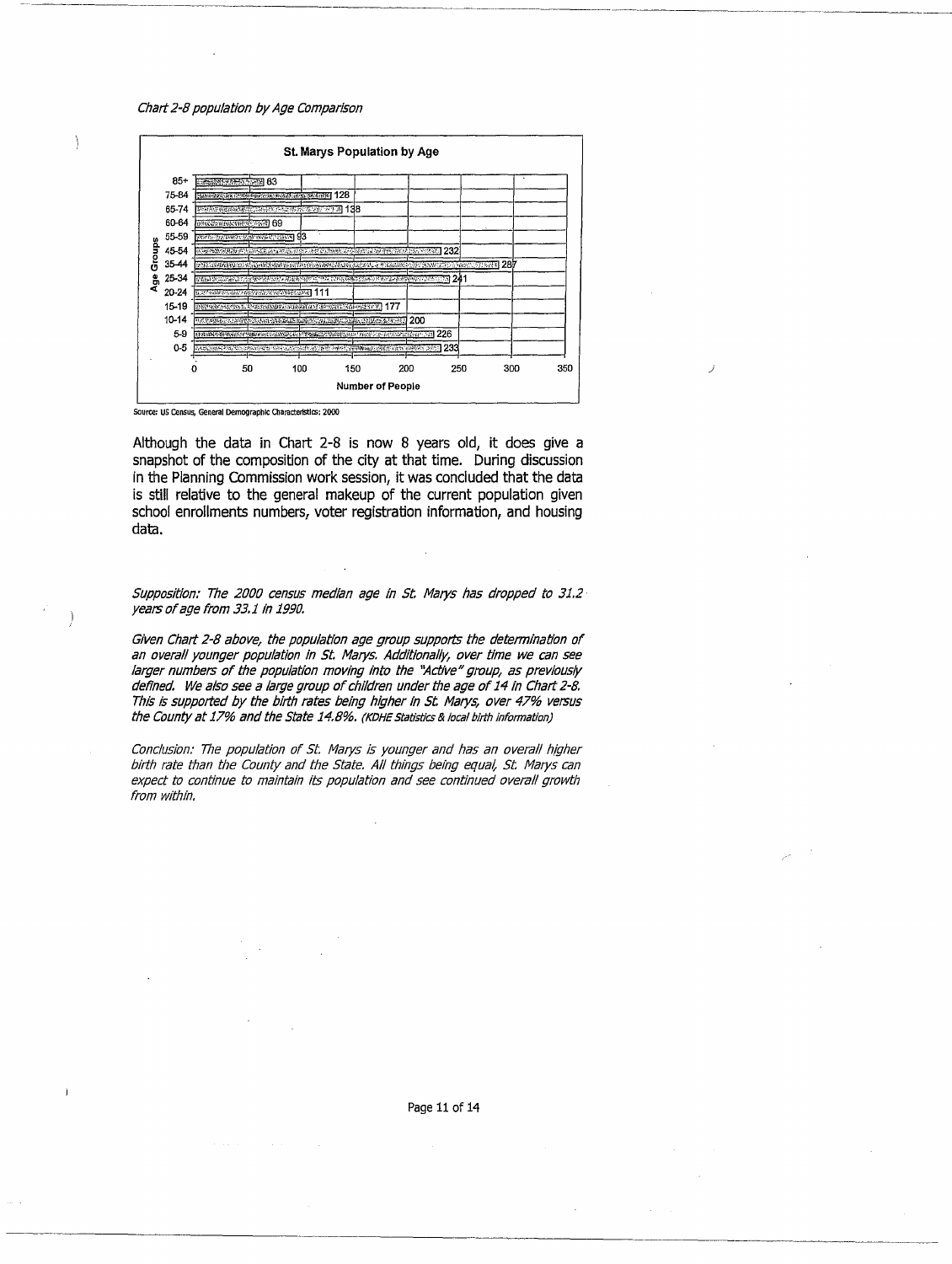### **Population Projections**

The 1997 Comprehensive Plan update used several mathematical regression methods to project estimated population numbers out to 2015. The graph below, using only the projected low number from both compared to US Census data for the corresponding time frames.

 $\mathcal{L}$ 

ţ  $\frac{1}{2}$ 

Chart 2-9 CP Review Projections vs. Actual



**source: us census, St. Marys 1997 Comprehensive Plan**  Chart 2-10 St. Marys 8 Years Historical Population



Source: US Census Population Estimates by Place.

Upon closer analysis of the trends in the last 8 years, as shown in Chart 2-10 above, the city's population shows moderate growth rate.

Historical census date from 1910 to 2000 shows an average gain of 80 people every 10 years. Since past performance is not indicative of future results, this number has to be taken in the right context.

The US Census data shows that the population for St. Mary's townships increased by SB people from 2000 to 2007.

**Source: Annual Estimates of the Population for**<br>Minor Clvil Divisions in Kansas

Page 12 of 14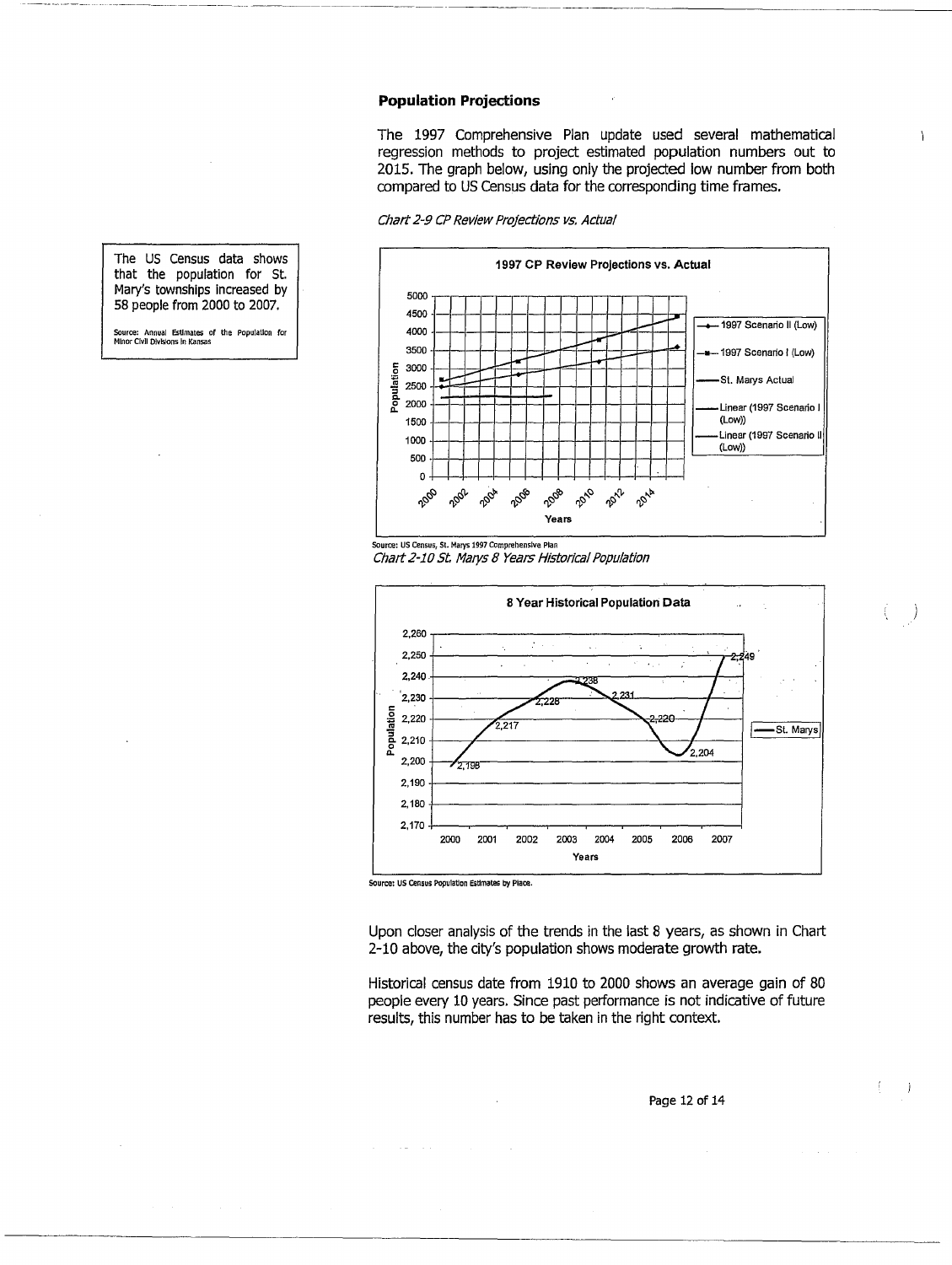

 $\overline{\phantom{a}}$ 

Absent in any projection is knowledge of a variety of.factors that exert pressure on the future population numbers i.e. macro and micro economics factors, wars, famine, and other acts of nature and alike. Therefore, consideration of actual projections should be taken as a snapshot at one point in time given the information available.

Projections of population should include a variety of factors with degrees of weight for each factor. For example, the Planning Commission considered the affects of existing land use, availability of jobs, current world energy issues, alternative energies, current development, available housing, and types of housing, economics, and city ordinances in its review of the projection of population.

Supposition: The historical averages and birth rates support the hypothesis that St. Marys is growing. While housing, land use, and energy issues indicate the inabillty of the general population to grow without significant change to several of those arenas. To further explain, it seems evident that population will continued to expand irrespective of the economic or social factors. The social and economic factors will come into play when those people have to make the decision as to where they will live.

If St. Marys does not have available housing, people will migrate to the country surrounding St. Marys or other towns. Additionally, the borders of St. Marys are surrounded by large tracts of land. Given the current price of corn and beef, it is not likely that they would sell in the near future.

Conclusion: St. Marys will continue to experience a moderate growth rate in the immediate future, until all available housing land has been developed. After that point, a change in the internal structure of the housing factor will require more mu/ti-family homes.

Development and annexation of land surrounding St. Marys will have to occur in the future in order for a significant jump in population to occur. Notwithstanding this, St. Marys is reaching its capacity.

Page 13 of 14